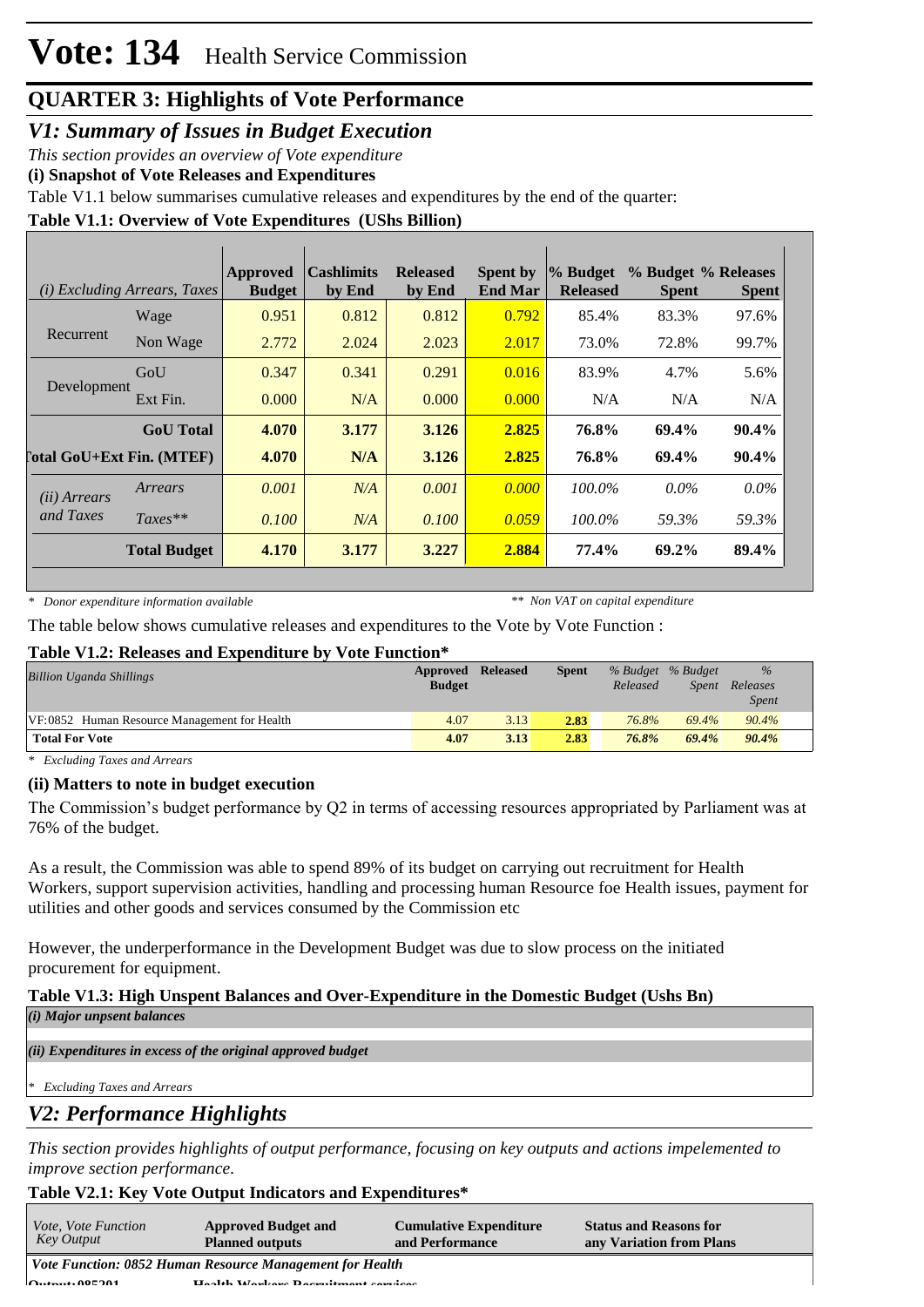| Vote, Vote Function<br><b>Key Output</b><br>$\overline{000201}$                                    | <b>Approved Budget and</b><br><b>Planned outputs</b>                                                                                                                                                                                                                                                                                                                                           | <b>Cumulative Expenditure</b><br>and Performance                                                                                                                                                                                                                                                                                                                                                                                                                                                                                                                | <b>Status and Reasons for</b><br>any Variation from Plans        |
|----------------------------------------------------------------------------------------------------|------------------------------------------------------------------------------------------------------------------------------------------------------------------------------------------------------------------------------------------------------------------------------------------------------------------------------------------------------------------------------------------------|-----------------------------------------------------------------------------------------------------------------------------------------------------------------------------------------------------------------------------------------------------------------------------------------------------------------------------------------------------------------------------------------------------------------------------------------------------------------------------------------------------------------------------------------------------------------|------------------------------------------------------------------|
| Description of Performance:                                                                        | 800 Health Workers of all<br>categories recruited for MoH<br>Hqrs, Mulago and Butabika<br>NRHs, KCCA, CUFH- Naguru,<br>RRHs, UBTS, Prisons Health<br>Service, NCRL and RRHs.<br>1,000 Human Resource for<br>Health Decisions resulting<br>from regular submissions for<br>confirmation, corrigenda,<br>redesignation, study leave,<br>interdictions, abscondments,<br>retirement etc processed | Recommended to H.E the<br>President two (2) Health<br>Managers (Director UHI and<br>Deputy Executive Director<br>Butabika NRH) and Eighteen<br>(18) Health Specialists for<br>Mulago, UHI, Butabika and<br>RRH for appointment<br>Appointed one hundred thirty<br>five (135) Health Workers into<br>the Health Service<br>Sixty two (62) Human Resource<br>for Health Decisions of<br>confirmation in appointment,<br>corrigenda, redesignation, study<br>leave, interdictions,<br>abscondments and retirement;<br>processed.                                   | $\rm N/A$                                                        |
| Performance Indicators:<br>No. Of Human Resource for                                               | 1,000                                                                                                                                                                                                                                                                                                                                                                                          | 357                                                                                                                                                                                                                                                                                                                                                                                                                                                                                                                                                             |                                                                  |
| Health Decisions processed                                                                         |                                                                                                                                                                                                                                                                                                                                                                                                |                                                                                                                                                                                                                                                                                                                                                                                                                                                                                                                                                                 |                                                                  |
| No. of Health Workers<br>recruited in Central<br>Government Health<br>Institutions                 | 800                                                                                                                                                                                                                                                                                                                                                                                            | 153                                                                                                                                                                                                                                                                                                                                                                                                                                                                                                                                                             |                                                                  |
| <b>Output Cost:</b><br><b>Output: 085205</b>                                                       | UShs Bn:<br><b>Technical Support and Support Supervision</b>                                                                                                                                                                                                                                                                                                                                   | 0.432<br><b>UShs Bn:</b>                                                                                                                                                                                                                                                                                                                                                                                                                                                                                                                                        | $0.0\%$<br>0.000<br>% Budget Spent:                              |
| Description of Performance:                                                                        |                                                                                                                                                                                                                                                                                                                                                                                                | Support Supervision carried out N/A<br>in 26 Districts, 7 Regional<br>Referral Hospitals, 5 General<br>hospitals and 2 Health Centres<br>including mentoring/coaching<br>of DSCs and HR Officers,<br>sharing best HRH Management<br>practices and building capacity<br>of DSCs to mentor managers<br>within their jurisdiction<br>A three (3) day support<br>supervision and hands-on<br>support on Human Resource for<br>Health issues to Mulago NRH<br>carried out.<br>One (1) day working visit to<br>NMS to interact and share<br>emerging issues conducted |                                                                  |
| Performance Indicators:                                                                            |                                                                                                                                                                                                                                                                                                                                                                                                |                                                                                                                                                                                                                                                                                                                                                                                                                                                                                                                                                                 |                                                                  |
| No. (Proportion) of District<br><b>Service Commissions</b><br>provided with support<br>supervision | 45                                                                                                                                                                                                                                                                                                                                                                                             | 24                                                                                                                                                                                                                                                                                                                                                                                                                                                                                                                                                              |                                                                  |
| <b>Output Cost:</b>                                                                                | UShs Bn:                                                                                                                                                                                                                                                                                                                                                                                       | 0.125<br>UShs Bn:                                                                                                                                                                                                                                                                                                                                                                                                                                                                                                                                               | % Budget Spent:<br>65.4%<br>0.082                                |
| <b>Vote Function Cost</b><br><b>Cost of Vote Services:</b>                                         | <b>UShs Bn:</b><br>UShs Bn:                                                                                                                                                                                                                                                                                                                                                                    | 4.070 UShs Bn:<br>4.070 UShs Bn:                                                                                                                                                                                                                                                                                                                                                                                                                                                                                                                                | 69.4%<br>2.825 % Budget Spent:<br>69.4%<br>2.825 % Budget Spent: |

*\* Excluding Taxes and Arrears*

With the allocated financial resources, the Commission achieved the following key outputs during the quarter;

Recommended to H.E the President One (1) Senior Consultant for Mulago for appointment.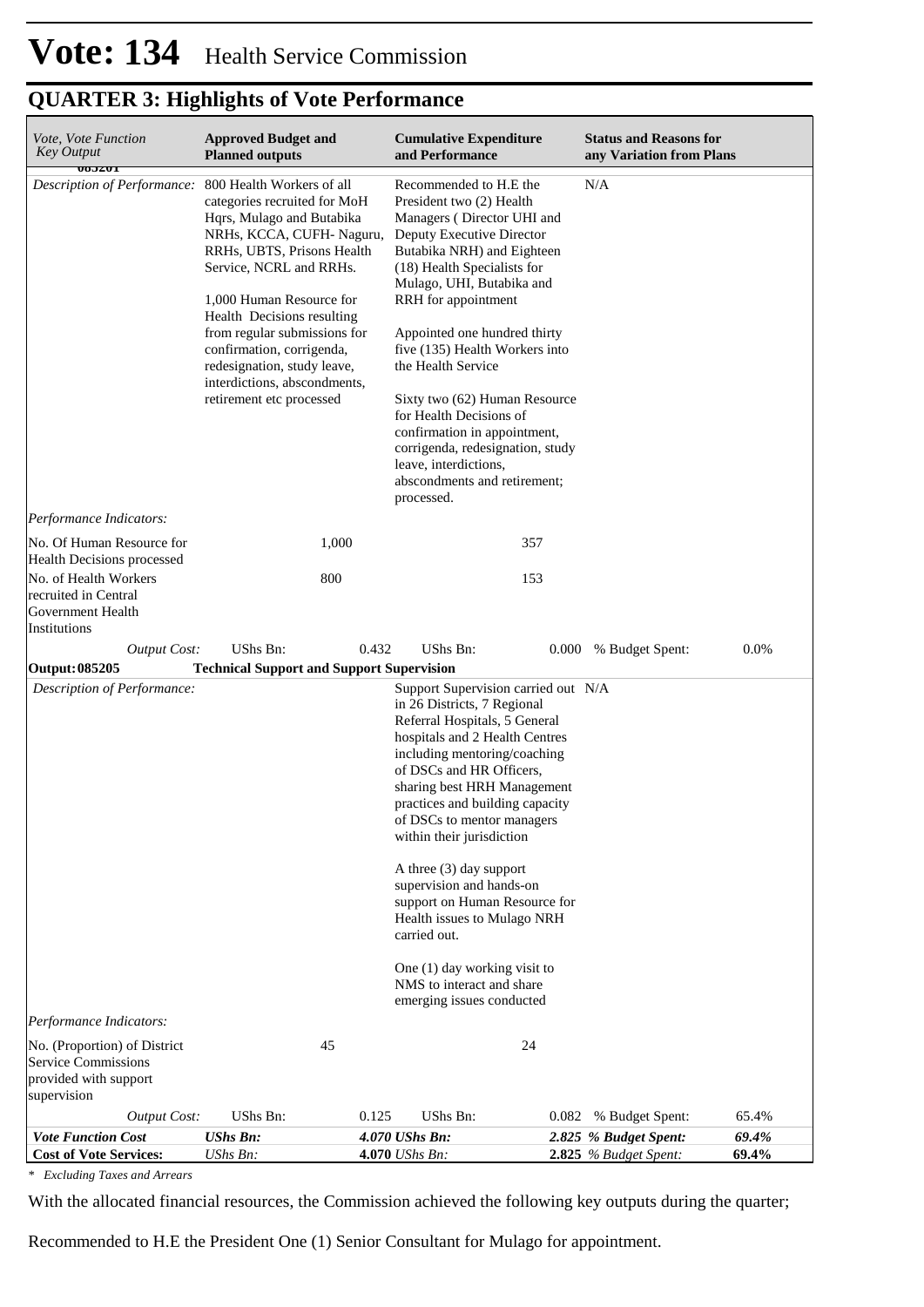# **Vote: 134** Health Service Commission

## **QUARTER 3: Highlights of Vote Performance**

Appointed twenty five (25) Health Workers into the Health Service

Two hundred eighty seven (287) Human Resource for Health Decisions of confirmation in appointment, corrigenda, redesignation, study leave, interdictions, abscondments and retirement; processed.

Published three (3) adverts for five hundred ninty seven (597) vacancies for NRHs, RRHs and Institutions under the HSC jurisdiction

HSC eRecruitment Information System & Selection Exams project document and Charter/ Inception report approved

Consultants for development and implementation of HSC eRecruitment Information System & Selection Exams System procured

Development of competency profiles for senior health managerial and Clinical posts in MoH Hqtrs, National and Regional Referral Hospitals continued

Reviews and Development of the Health Service Commission Third 5-Year Strategic Plan FY 2015/16 to FY 2019/20 initiated

Support Supervision carried out in 26 Districts, 7 Regional Referral Hospitals, 5 General hospitals and 2 Health Centres including mentoring/coaching of DSCs and HR Officers, sharing best HRH Management practices and building capacity of DSCs to mentor managers within their jurisdiction

Taskforce for the review of Health Workers Terms and Conditions of Service established and work is in progress

Taskforce for the review of Health Workers Training and Qualifications established and work is in progress.

Review of Job Descriptions and Guidelines for the Recruitment of Health Workers continued.

Taskforce for the development of the Health Service Commission Standard Operating Procedures established and work is in progress

#### **Table V2.2: Implementing Actions to Improve Vote Performance**

| <b>Planned Actions:</b>                                                                                                                                                                                                               | <b>Actual Actions:</b>                                                                                                                                                                                                          | <b>Reasons for Variation</b> |
|---------------------------------------------------------------------------------------------------------------------------------------------------------------------------------------------------------------------------------------|---------------------------------------------------------------------------------------------------------------------------------------------------------------------------------------------------------------------------------|------------------------------|
| Vote: 134 Health Service Commission                                                                                                                                                                                                   |                                                                                                                                                                                                                                 |                              |
| Vote Function: 08 52 Human Resource Management for Health                                                                                                                                                                             |                                                                                                                                                                                                                                 |                              |
| Subject to availability of funds and<br>clearance by Public Service, fill all vacant<br>posts. Advocate for training in those<br>affected professions/ disciplines such as<br>ENT, Pathology, Dental and Laboratory<br>Technologists. | Recommended to H.E the President two<br>(2) Health Managers (Director UHI<br>and Deputy Executive Director<br>Butabika NRH) and Eighteen (18)<br>Health Specialists for Mulago, UHI,<br><b>Butabika and RRH for appointment</b> | N/A                          |
|                                                                                                                                                                                                                                       | Appointed one hundred thirty five (135)<br><b>Health Workers into the Health Service</b>                                                                                                                                        |                              |
|                                                                                                                                                                                                                                       | Sixty two (62) Human Resource for<br><b>Health Decisions of confirmation in</b><br>appointment, corrigenda, redesignation,<br>study leave, interdictions, abscondments<br>and retirement; processed.                            |                              |
| At various stakeholder meetings the<br>commission plans to advocate for better<br>working conditions of service for health<br>workers.                                                                                                | At various stakeholder meetings the<br>commission advocated for better<br>working conditions of service for health<br>workers                                                                                                   | N/A                          |
| Vote: 134 Health Service Commission                                                                                                                                                                                                   |                                                                                                                                                                                                                                 |                              |
| Vote Function: 08 52 Human Resource Management for Health                                                                                                                                                                             |                                                                                                                                                                                                                                 |                              |
| The Commission plans to conduct Support<br>Supervision visits that among others HRH<br>issues will emphasise adherence to the                                                                                                         | The Commission conducted a support<br>supervission visit to Mulago NRH and<br>handled HRH issues including                                                                                                                      | N/A                          |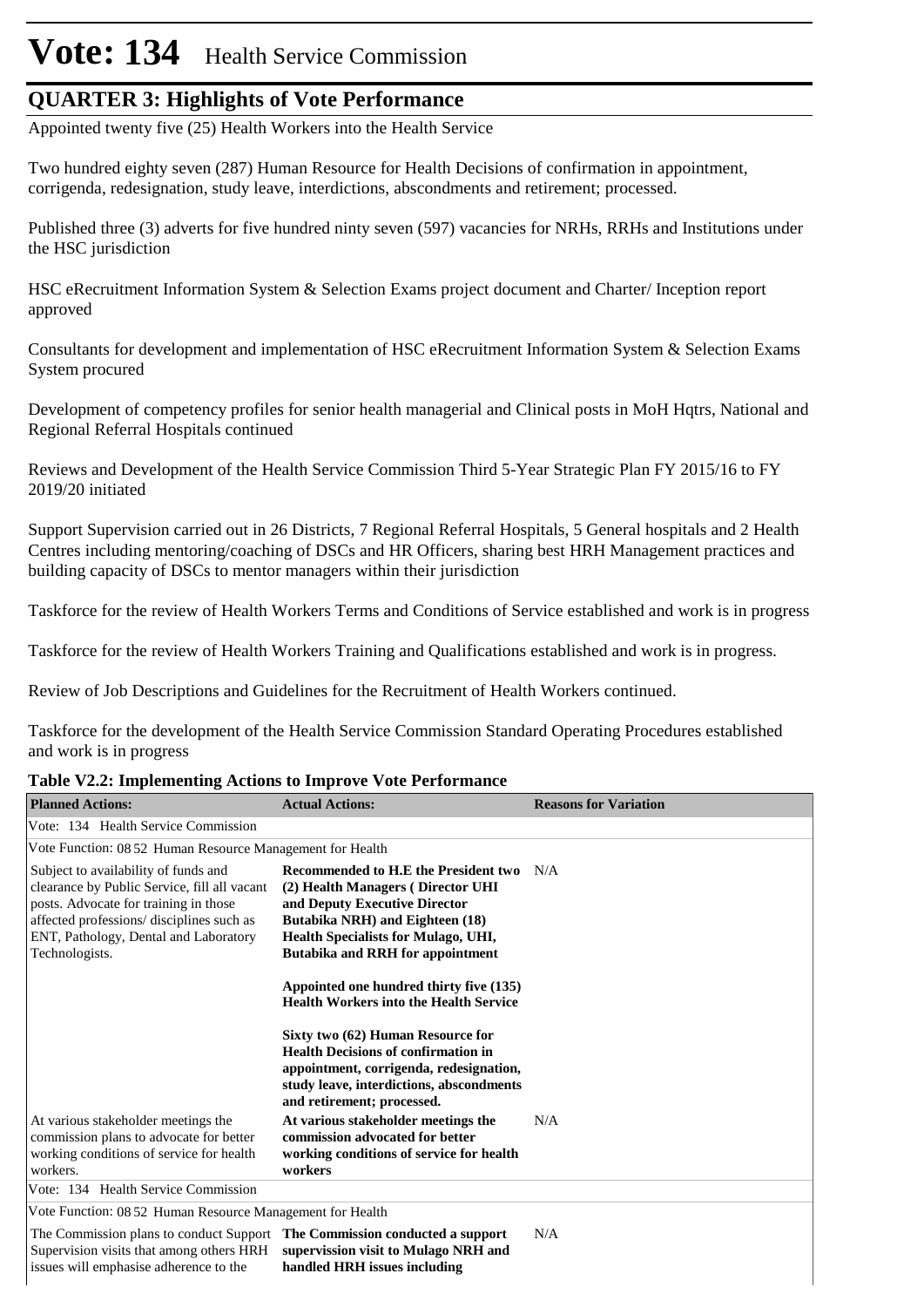| <b>Planned Actions:</b>                                                                                                                                    | <b>Actual Actions:</b>                                                                                                                                                  | <b>Reasons for Variation</b> |
|------------------------------------------------------------------------------------------------------------------------------------------------------------|-------------------------------------------------------------------------------------------------------------------------------------------------------------------------|------------------------------|
| Health Workers' Code of Conduct and<br>Ethics. Commission too plans to print<br>copies of the H/Ws Code of conduct $\&$<br><b>Ethics for dissemination</b> | emphasising adherence to the Health<br><b>Workers Code of Conduct and Ethics.</b><br><b>Copies of Health Workers Code of</b><br>conduct & Ethicswere also dissemination |                              |

## *V3: Details of Releases and Expenditure*

*This section provides a comprehensive summary of the outputs delivered by the Vote and further details of Vote expenditures by Vote Function and Expenditure Item.*

### **Table V3.1: GoU Releases and Expenditure by Output\***

| <b>Billion Uganda Shillings</b>                                  | Approved      | <b>Released</b> | <b>Spent</b> | $%$ GoU       | $%$ GoU       | $%$ GoU      |
|------------------------------------------------------------------|---------------|-----------------|--------------|---------------|---------------|--------------|
|                                                                  | <b>Budget</b> |                 |              | <b>Budget</b> | <b>Budget</b> | Releases     |
|                                                                  |               |                 |              | Released      | <i>Spent</i>  | <b>Spent</b> |
| VF:0852 Human Resource Management for Health                     | 4.07          | 3.13            | 2.83         | 76.8%         | 69.4%         | 90.4%        |
| Class: Outputs Provided                                          | 3.72          | 2.84            | 2.81         | 76.2%         | 75.5%         | 99.1%        |
| 085201 Health Workers Recruitment services                       | 0.43          | 0.00            | 0.00         | $0.0\%$       | $0.0\%$       | N/A          |
| 085202 Secretariat Support Services                              | 2.79          | 2.21            | 2.18         | 79.2%         | 78.2%         | 98.8%        |
| 085205 Technical Support and Support Supevision                  | 0.12          | 0.08            | 0.08         | 64.8%         | 65.4%         | 100.8%       |
| 085206 Health Workers Recruitment and Human Resource for Health  | 0.38          | 0.55            | 0.55         | 144.2%        | 144.3%        | 100.1%       |
| <b>Management Services</b>                                       |               |                 |              |               |               |              |
| Class: Capital Purchases                                         | 0.35          | 0.29            | 0.02         | 83.9%         | 4.7%          | 5.6%         |
| 085275 Purchase of Motor Vehicles and Other Transport Equipment  | 0.29          | 0.24            | 0.00         | 83.9%         | 0.7%          | $0.9\%$      |
| 085276 Purchase of Office and ICT Equipment, including Software  | 0.01          | 0.02            | 0.00         | 133.0%        | 22.8%         | 17.1%        |
| 085277 Purchase of Specialised Machinery & Equipment             | 0.02          | 0.01            | 0.00         | 83.9%         | 16.2%         | 19.3%        |
| 085278 Purchase of Office and Residential Furniture and Fittings | 0.03          | 0.02            | 0.01         | 58.9%         | 29.6%         | 50.2%        |
| <b>Total For Vote</b>                                            | 4.07          | 3.13            | 2.83         | 76.8%         | 69.4%         | 90.4%        |

*\* Excluding Taxes and Arrears*

## **Table V3.2: 2015/16 GoU Expenditure by Item**

| <b>Billion Uganda Shillings</b>                         | <b>Approved</b><br><b>Budget</b> | <b>Releases</b> | <b>Expend-</b><br>iture | % Budged<br><b>Released</b> | % Budget<br><b>Spent</b> | %Releases<br><b>Spent</b> |
|---------------------------------------------------------|----------------------------------|-----------------|-------------------------|-----------------------------|--------------------------|---------------------------|
| <b>Output Class: Outputs Provided</b>                   | 3.72                             | 2.84            | 2.81                    | 76.2%                       | 75.5%                    | 99.1%                     |
| 211101 General Staff Salaries                           | 0.95                             | 0.81            | 0.79                    | 85.4%                       | 83.3%                    | 97.6%                     |
| 211103 Allowances                                       | 0.45                             | 0.33            | 0.33                    | 73.1%                       | 73.1%                    | 100.0%                    |
| 212102 Pension for General Civil Service                | 0.00                             | 0.00            | 0.00                    | N/A                         | N/A                      | 100.0%                    |
| 213001 Medical expenses (To employees)                  | 0.03                             | 0.02            | 0.02                    | 70.3%                       | 70.2%                    | 99.8%                     |
| 213004 Gratuity Expenses                                | 0.00                             | 0.11            | 0.11                    | N/A                         | N/A                      | 100.0%                    |
| 221001 Advertising and Public Relations                 | 0.00                             | 0.00            | 0.00                    | 68.8%                       | 68.4%                    | 99.4%                     |
| 221002 Workshops and Seminars                           | 0.16                             | 0.10            | 0.11                    | 65.1%                       | 65.3%                    | 100.4%                    |
| 221003 Staff Training                                   | 0.11                             | 0.07            | 0.07                    | 65.0%                       | 64.9%                    | 99.9%                     |
| 221004 Recruitment Expenses                             | 0.60                             | 0.40            | 0.40                    | 67.3%                       | 67.3%                    | 99.9%                     |
| 221007 Books, Periodicals & Newspapers                  | 0.04                             | 0.03            | 0.03                    | 68.8%                       | 68.5%                    | 99.5%                     |
| 221008 Computer supplies and Information Technology (IT | 0.03                             | 0.02            | 0.02                    | 68.8%                       | 63.8%                    | 92.7%                     |
| 221009 Welfare and Entertainment                        | 0.05                             | 0.03            | 0.03                    | 68.8%                       | 68.8%                    | 100.0%                    |
| 221011 Printing, Stationery, Photocopying and Binding   | 0.11                             | 0.07            | 0.07                    | 68.8%                       | 68.8%                    | 100.0%                    |
| 221012 Small Office Equipment                           | 0.02                             | 0.02            | 0.02                    | 68.8%                       | 68.4%                    | 99.4%                     |
| 221016 IFMS Recurrent costs                             | 0.04                             | 0.03            | 0.03                    | 74.1%                       | 74.1%                    | 100.0%                    |
| 221017 Subscriptions                                    | 0.00                             | 0.00            | 0.00                    | 68.8%                       | 68.3%                    | 99.2%                     |
| 221020 IPPS Recurrent Costs                             | 0.03                             | 0.02            | 0.02                    | 70.3%                       | 70.1%                    | 99.7%                     |
| 222001 Telecommunications                               | 0.04                             | 0.02            | 0.02                    | 68.8%                       | 68.1%                    | 98.9%                     |
| 222003 Information and communications technology (ICT)  | 0.01                             | 0.01            | 0.01                    | 68.8%                       | 68.8%                    | 100.0%                    |
| 223005 Electricity                                      | 0.03                             | 0.02            | 0.02                    | 68.8%                       | 68.8%                    | 99.9%                     |
| $223901$ Rent – (Produced Assets) to other govt. units  | 0.44                             | 0.31            | 0.31                    | 69.2%                       | 69.2%                    | 100.0%                    |
| 225001 Consultancy Services- Short term                 | 0.05                             | 0.03            | 0.03                    | 68.8%                       | 70.7%                    | 102.7%                    |
| 227001 Travel inland                                    | 0.19                             | 0.12            | 0.12                    | 66.1%                       | 65.8%                    | 99.5%                     |
| 227002 Travel abroad                                    | 0.03                             | 0.02            | 0.02                    | 68.8%                       | 68.7%                    | 99.8%                     |
| 227004 Fuel, Lubricants and Oils                        | 0.16                             | 0.11            | 0.11                    | 71.2%                       | 71.2%                    | 99.9%                     |
| 228001 Maintenance - Civil                              | 0.02                             | 0.01            | 0.01                    | 68.8%                       | 68.8%                    | 99.9%                     |
| 228002 Maintenance - Vehicles                           | 0.13                             | 0.09            | 0.08                    | 66.2%                       | 62.8%                    | 94.8%                     |
| 228003 Maintenance – Machinery, Equipment & Furniture   | 0.03                             | 0.02            | 0.02                    | 68.8%                       | 68.6%                    | 99.7%                     |
| <b>Output Class: Capital Purchases</b>                  | 0.45                             | 0.39            | 0.08                    | 87.5%                       | 16.9%                    | 19.3%                     |
| 231004 Transport equipment                              | 0.29                             | 0.24            | 0.00                    | 83.9%                       | 0.7%                     | 0.9%                      |